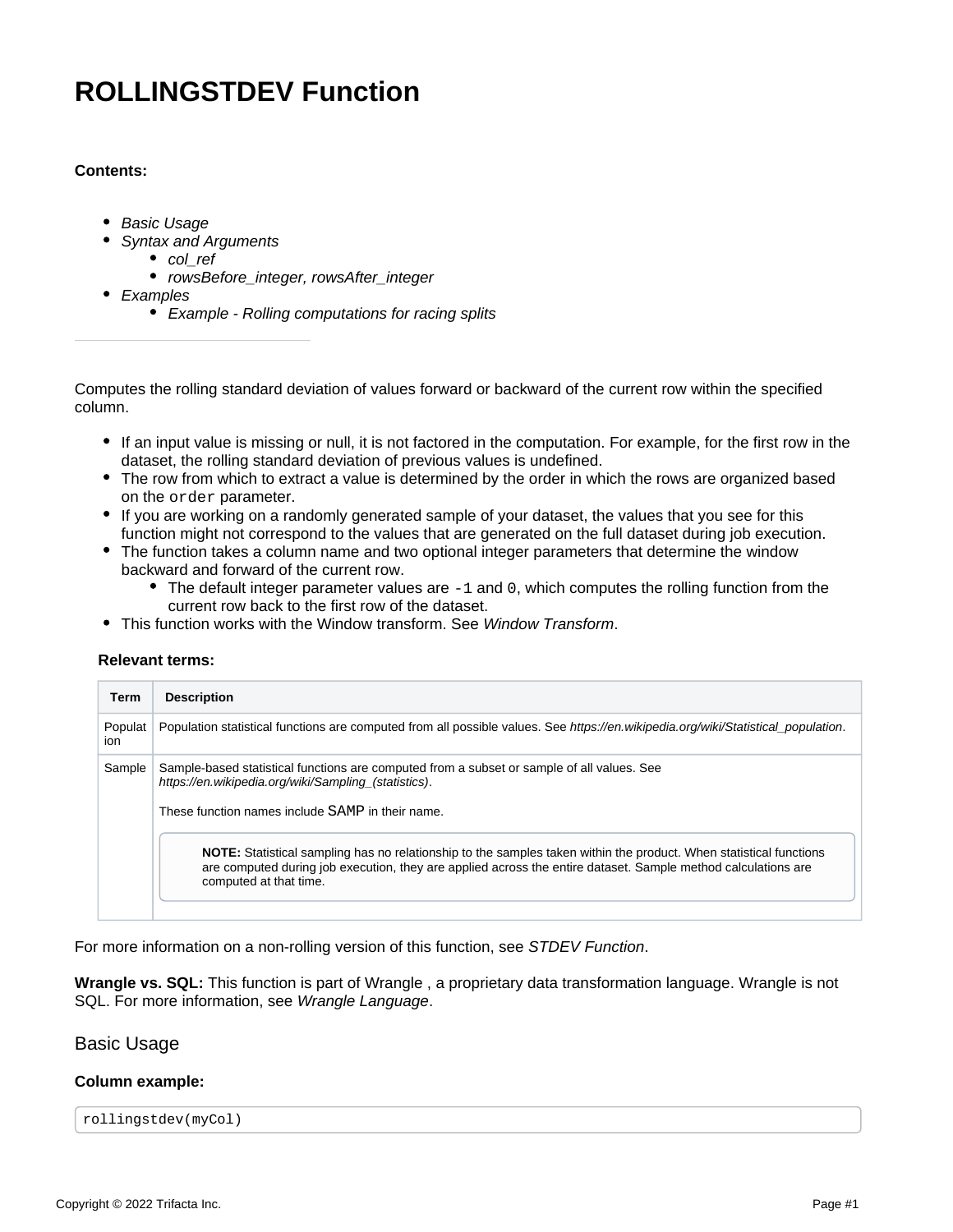**Output:** Returns the rolling standard deviation of all values in the myCol column.

#### **Rows before example:**

```
rollingstdev(myNumber, 100)
```
**Output:** Returns the rolling standard deviation of the current row and the 100 previous row values in the myNumber column.

#### **Rows before and after example:**

```
rollingstdev(myNumber, 3, 2)
```
**Output:** Returns the rolling standard deviation of the three previous row values, the current row value, and the two rows after the current one in the myNumber column.

# <span id="page-1-0"></span>Syntax and Arguments

```
rollingstdev(col_ref, rowsBefore_integer, rowsAfter_integer) order: order_col [group: 
group_col]
```

| Argument           | <b>Required?</b> | Data Type | <b>Description</b>                                                  |
|--------------------|------------------|-----------|---------------------------------------------------------------------|
| col ref            |                  | string    | Name of column whose values are applied to the function             |
| rowsBefore integer | -N               | integer   | Number of rows before the current one to include in the computation |
| rowsAfter_integer  | N                | integer   | Number of rows after the current one to include in the computation  |

For more information on the order and group parameters, see [Window Transform](https://docs.trifacta.com/display/AWS/Window+Transform).

For more information on syntax standards, see [Language Documentation Syntax Notes](https://docs.trifacta.com/display/AWS/Language+Documentation+Syntax+Notes).

#### <span id="page-1-1"></span>**col\_ref**

Name of the column whose values are used to compute the function.

Multiple columns and wildcards are not supported.

#### **Usage Notes:**

| <b>Required?</b> | Data Type                                                         | <b>Example Value</b> |
|------------------|-------------------------------------------------------------------|----------------------|
| Yes              | String (column reference to Integer or Decimal values)   myColumn |                      |

#### <span id="page-1-2"></span>**rowsBefore\_integer, rowsAfter\_integer**

Integers representing the number of rows before or after the current one from which to compute the rolling function, including the current row. For example, if the first value is 5, the current row and the five before after it are used in the computation. Negative values for rowsAfter\_integer compute the rolling function from rows preceding the current one.

- rowBefore=0 generates the current row value only.
- rowBefore=-1 uses all rows preceding the current one.
- $\bullet$  If rowsAfter is not specified, then the value 0 is applied.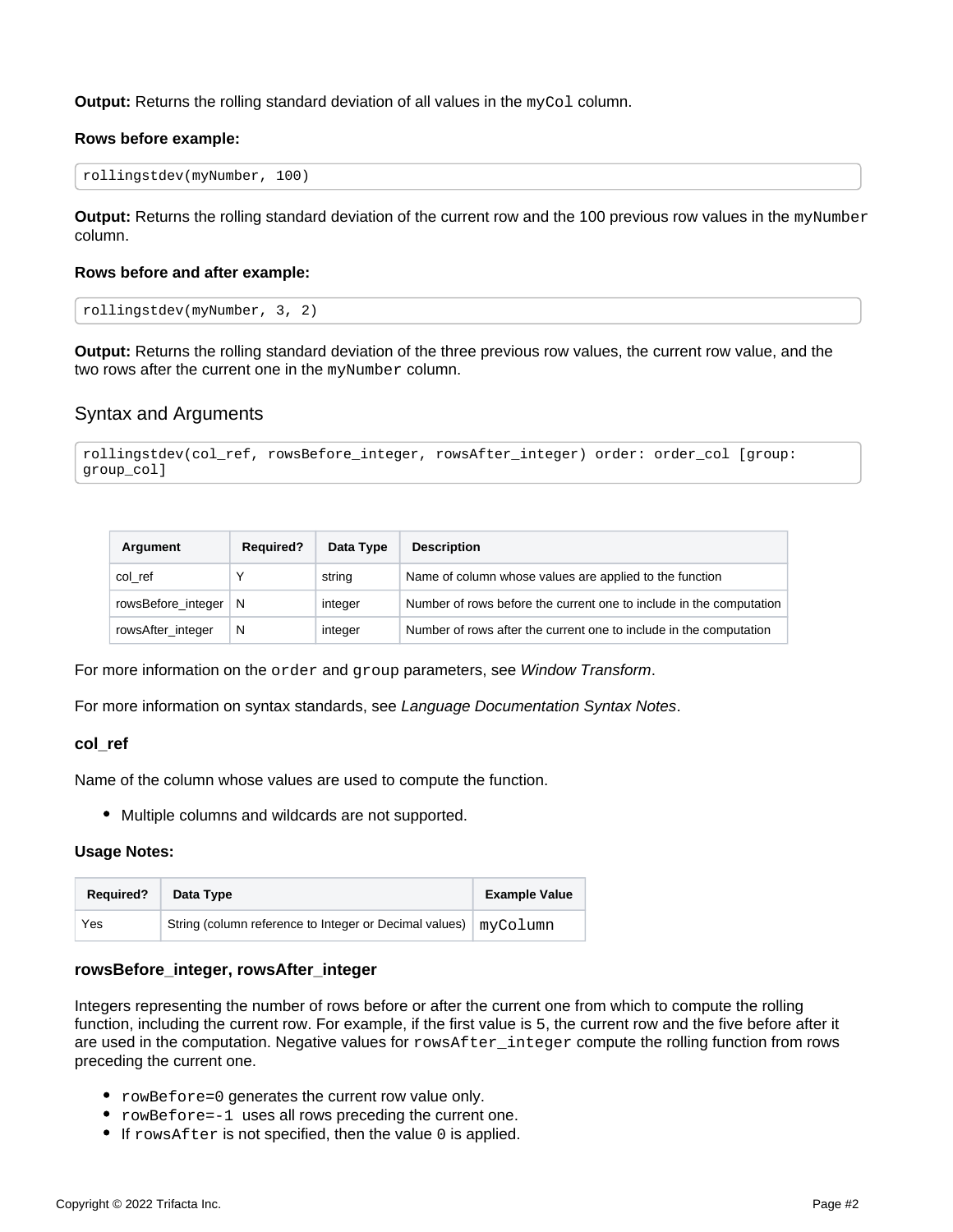If a group parameter is applied, then these parameter values should be no more than the maximum number of rows in the groups.

#### **Usage Notes:**

| <b>Required?</b> | Data Type | <b>Example Value</b> |
|------------------|-----------|----------------------|
| No               | Integer   |                      |

# <span id="page-2-0"></span>Examples

**Tip:** For additional examples, see [Common Tasks](https://docs.trifacta.com/display/AWS/Common+Tasks).

#### <span id="page-2-1"></span>**Example - Rolling computations for racing splits**

This example describes how to use rolling statistical functions.

#### **Functions**:

| <b>Item</b>                                | <b>Description</b>                                                                                                                                           |
|--------------------------------------------|--------------------------------------------------------------------------------------------------------------------------------------------------------------|
| <b>ROLLINGAVERAGE</b><br><b>Function</b>   | Computes the rolling average of values forward or backward of the current row within the specified column.                                                   |
| <b>ROLLINGMAX Function</b>                 | Computes the rolling maximum of values forward or backward of the current row within the specified column. Input<br>s can be Integer, Decimal, or Datetime.  |
| <b>ROLLINGSTDEV</b><br><b>Function</b>     | Computes the rolling standard deviation of values forward or backward of the current row within the specified<br>column.                                     |
| <b>ROLLINGVAR Function</b>                 | Computes the rolling variance of values forward or backward of the current row within the specified column.                                                  |
| <b>ROLLINGSTDEVSAMP</b><br><b>Function</b> | Computes the rolling standard deviation of values forward or backward of the current row within the specified<br>column using the sample statistical method. |
| <b>ROLLINGVARSAMP</b><br><b>Function</b>   | Computes the rolling variance of values forward or backward of the current row within the specified column using<br>the sample statistical method.           |

#### Also:

| <b>Item</b>  | <b>Description</b>                                                                                                              |
|--------------|---------------------------------------------------------------------------------------------------------------------------------|
| <b>MERGE</b> | Merges two or more columns of String type to generate output of String type. Optionally, you can insert a delimiter between the |
| Function     | merged values.                                                                                                                  |
| <b>ROUND</b> | Rounds input value to the nearest integer. Input can be an Integer, a Decimal, a column reference, or an expression. Optional   |
| Function     | second argument can be used to specify the number of digits to which to round.                                                  |

#### **Source:**

In this example, the following data comes from times recorded at regular intervals during a three-lap race around a track. The source data is in cumulative time in seconds (time\_sc). You can use ROLLING and other windowing functions to break down the data into more meaningful metrics.

| lap | quarter | time_sc |
|-----|---------|---------|
|     | 0       | 0.000   |
|     |         | 19.554  |
|     | 2       | 39.785  |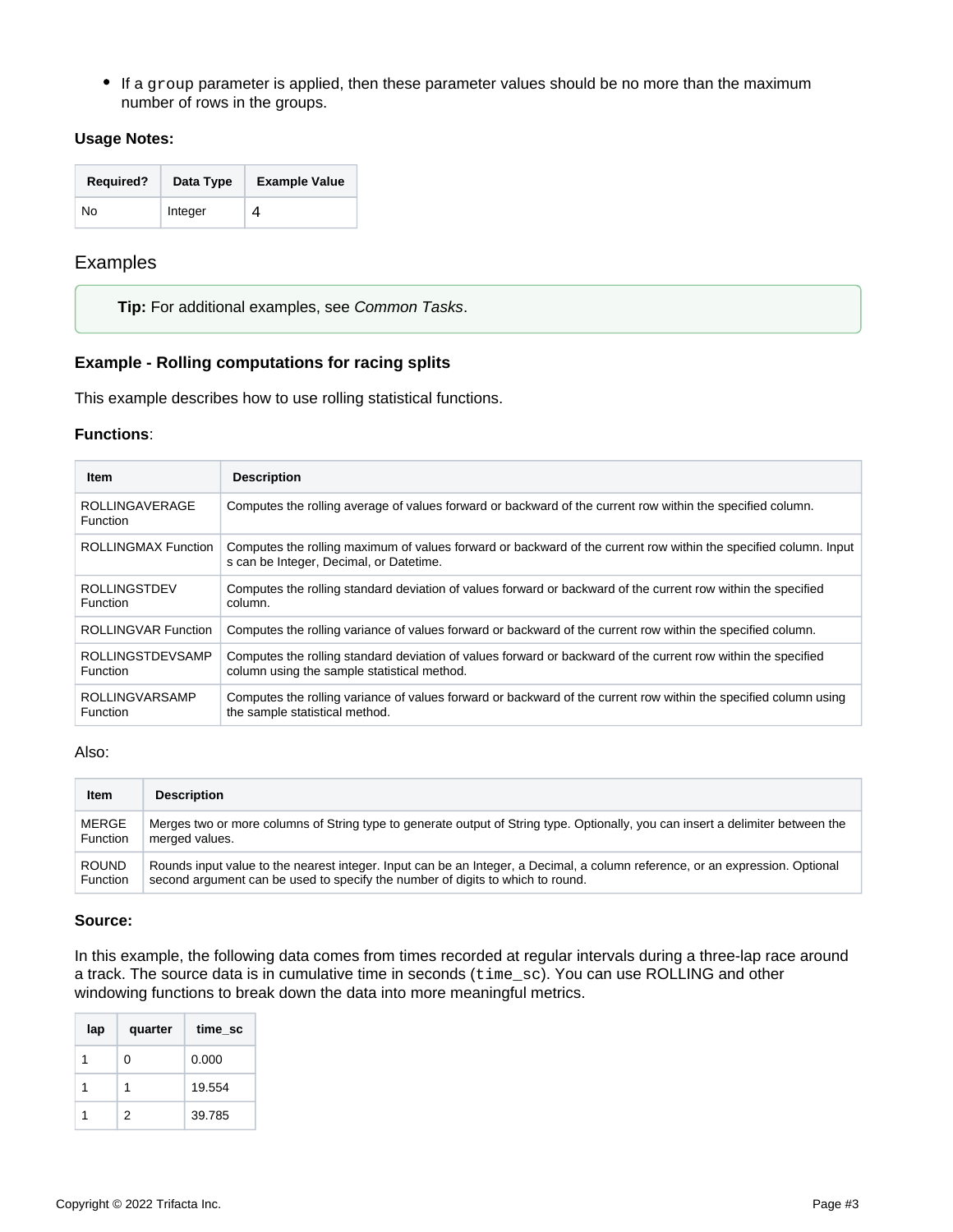| 1              | 3              | 60.021  |
|----------------|----------------|---------|
| 2              | 0              | 80.950  |
| $\overline{2}$ | 1              | 101.785 |
| $\overline{2}$ | $\overline{2}$ | 121.005 |
| $\overline{2}$ | 3              | 141.185 |
| 3              | 0              | 162.008 |
| 3              | 1              | 181.887 |
| 3              | 2              | 200.945 |
| 3              | 3              | 220.856 |

### **Transformation:**

**Primary key:** Since the quarter information repeats every lap, there is no unique identifier for each row. The following steps create this identifier:

| <b>Transformation Name</b> | Change column data type |
|----------------------------|-------------------------|
| <b>Parameter: Columns</b>  | lap, quarter            |
| <b>Parameter: New type</b> | String                  |

| <b>Transformation Name</b>    | New formula                  |
|-------------------------------|------------------------------|
| Parameter: Formula type       | Single row formula           |
| <b>Parameter: Formula</b>     | MERGE([1', lap,'q',quarter]) |
| Parameter: New column<br>name | splitId'                     |

**Get split times:** Use the following transform to break down the splits for each quarter of the race:

| <b>Transformation Name</b>    | New formula                            |
|-------------------------------|----------------------------------------|
| Parameter: Formula type       | Multiple row formula                   |
| Parameter: Formula            | $ROUND(time_sc - PREV(time_sc, 1), 3)$ |
| Parameter: Order rows by      | splitId                                |
| Parameter: New column<br>name | 'split time sc'                        |

**Compute rolling computations:** You can use the following types of computations to provide rolling metrics on the current and three previous splits:

| <b>Transformation Name</b> | New formula                      |
|----------------------------|----------------------------------|
| Parameter: Formula type    | Multiple row formula             |
| <b>Parameter: Formula</b>  | ROLLINGAVERAGE(split_time_sc, 3) |
| Parameter: Order rows by   | splitId                          |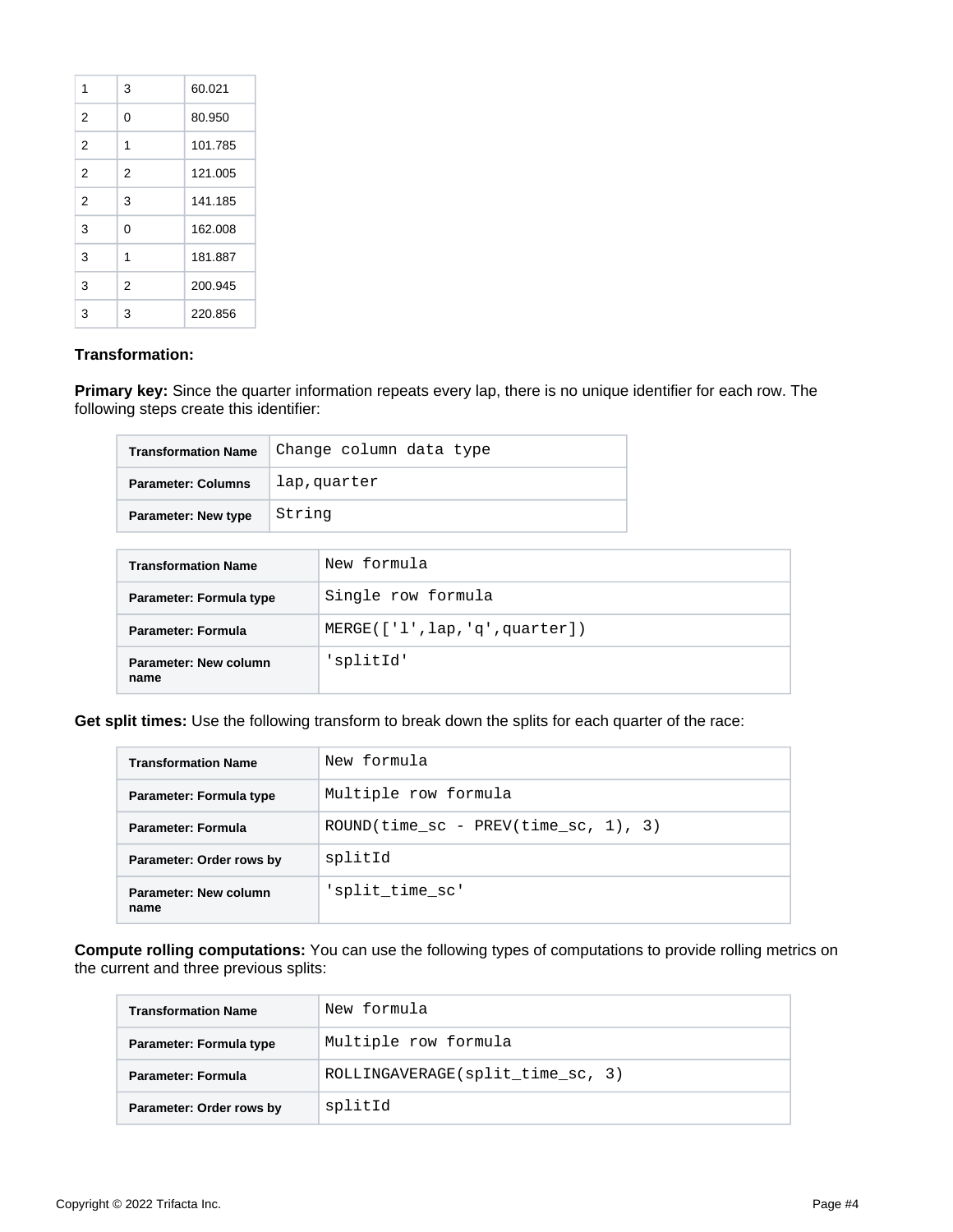| <b>Parameter: New column</b> | 'ravq' |
|------------------------------|--------|
| name                         |        |

| <b>Transformation Name</b>    | New formula                  |
|-------------------------------|------------------------------|
| Parameter: Formula type       | Multiple row formula         |
| Parameter: Formula            | ROLLINGMAX(split_time_sc, 3) |
| Parameter: Order rows by      | splitId                      |
| Parameter: New column<br>name | 'rmax'                       |

| <b>Transformation Name</b>    | New formula                  |  |  |
|-------------------------------|------------------------------|--|--|
| Parameter: Formula type       | Multiple row formula         |  |  |
| Parameter: Formula            | ROLLINGMIN(split time sc, 3) |  |  |
| Parameter: Order rows by      | splitId                      |  |  |
| Parameter: New column<br>name | 'rmin'                       |  |  |

| <b>Transformation Name</b>    | New formula                              |
|-------------------------------|------------------------------------------|
| Parameter: Formula type       | Multiple row formula                     |
| <b>Parameter: Formula</b>     | ROUND(ROLLINGSTDEV(split time sc, 3), 3) |
| Parameter: Order rows by      | splitId                                  |
| Parameter: New column<br>name | 'rstdev'                                 |

| <b>Transformation Name</b>    | New formula                            |  |  |  |
|-------------------------------|----------------------------------------|--|--|--|
| Parameter: Formula type       | Multiple row formula                   |  |  |  |
| Parameter: Formula            | ROUND(ROLLINGVAR(split time sc, 3), 3) |  |  |  |
| Parameter: Order rows by      | splitId                                |  |  |  |
| Parameter: New column<br>name | 'rvar'                                 |  |  |  |

**Compute rolling computations using sample method:** These metrics compute the rolling STDEV and VAR on the current and three previous splits using the sample method:

| <b>Transformation Name</b>    | New formula                                  |
|-------------------------------|----------------------------------------------|
| Parameter: Formula type       | Multiple row formula                         |
| Parameter: Formula            | ROUND(ROLLINGSTDEVSAMP(split_time_sc, 3), 3) |
| Parameter: Order rows by      | splitId                                      |
| Parameter: New column<br>name | 'rstdev samp'                                |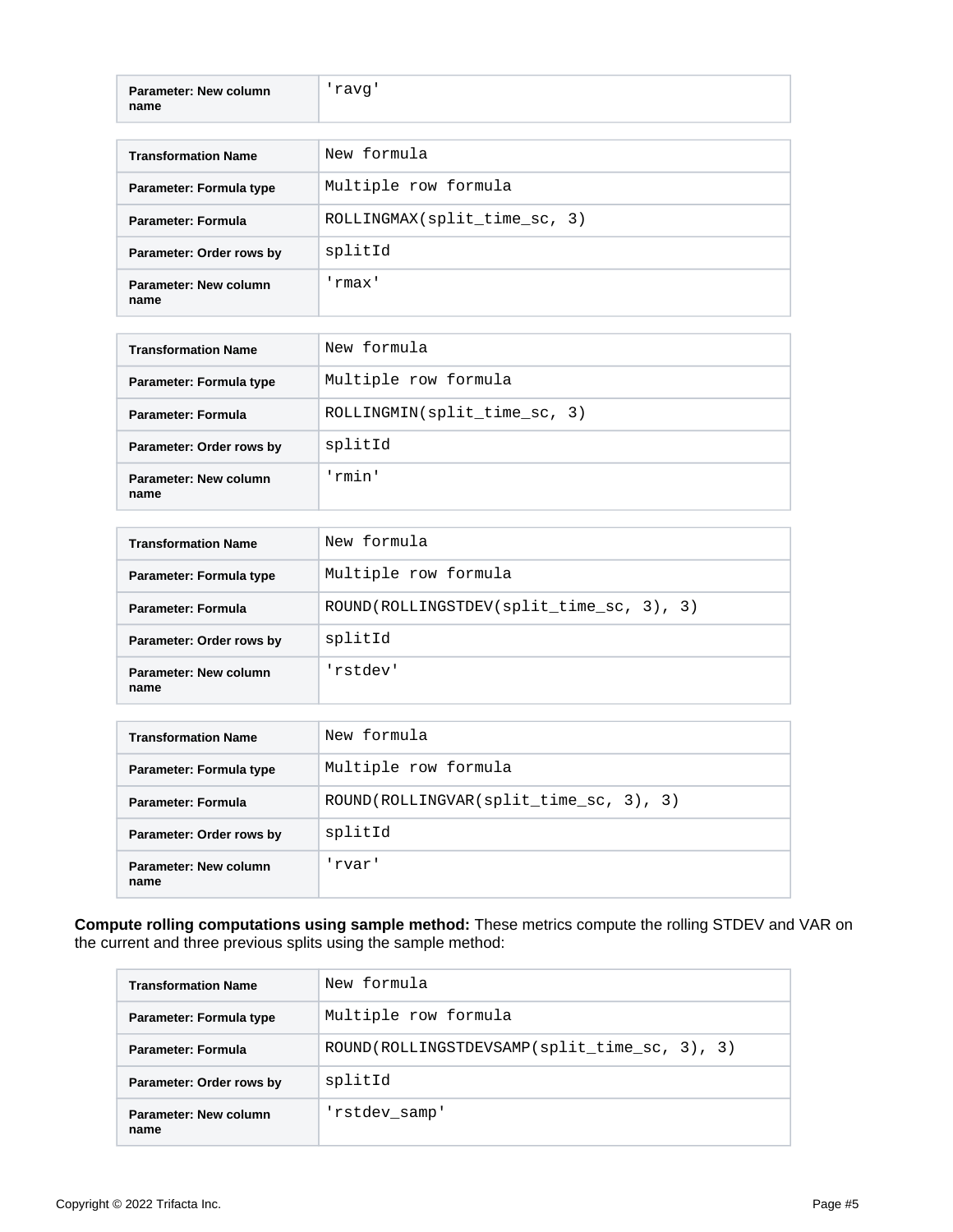| <b>Transformation Name</b>    | New formula                                |  |  |  |
|-------------------------------|--------------------------------------------|--|--|--|
| Parameter: Formula type       | Multiple row formula                       |  |  |  |
| <b>Parameter: Formula</b>     | ROUND(ROLLINGVARSAMP(split time sc, 3), 3) |  |  |  |
| Parameter: Order rows by      | splitId                                    |  |  |  |
| Parameter: New column<br>name | 'rvar samp'                                |  |  |  |

# **Results:**

# When the above transforms have been completed, the results look like the following:

| lap | quarter        | splitld | time sc | split time sc | rvar_samp | rstdev samp | rvar  | rstdev      | rmin   | rmax   | ravg   |
|-----|----------------|---------|---------|---------------|-----------|-------------|-------|-------------|--------|--------|--------|
|     | 0              | 11q0    | 0       |               |           |             |       |             |        |        |        |
|     |                | 11q1    | 20.096  | 20.096        |           |             | 0     | $\mathbf 0$ | 20.096 | 20.096 | 20.096 |
|     | 2              | 11q2    | 40.53   | 20.434        | 0.229     | 0.479       | 0.029 | 0.169       | 20.096 | 20.434 | 20.265 |
|     | 3              | 11q3    | 61.031  | 20.501        | 0.154     | 0.392       | 0.031 | 0.177       | 20.096 | 20.501 | 20.344 |
| 2   | 0              | 12q0    | 81.087  | 20.056        | 0.315     | 0.561       | 0.039 | 0.198       | 20.056 | 20.501 | 20.272 |
| 2   |                | 12q1    | 101.383 | 20.296        | 0.142     | 0.376       | 0.029 | 0.17        | 20.056 | 20.501 | 20.322 |
| 2   | 2              | 12q2    | 122.092 | 20.709        | 0.617     | 0.786       | 0.059 | 0.242       | 20.056 | 20.709 | 20.39  |
| 2   | 3              | 12q3    | 141.886 | 19.794        | 0.621     | 0.788       | 0.113 | 0.337       | 19.794 | 20.709 | 20.214 |
| 3   | 0              | 13q0    | 162.581 | 20.695        | 0.579     | 0.761       | 0.139 | 0.373       | 19.794 | 20.709 | 20.373 |
| 3   |                | 13q1    | 183.018 | 20.437        | 0.443     | 0.666       | 0.138 | 0.371       | 19.794 | 20.709 | 20.409 |
| 3   | $\overline{2}$ | 13q2    | 203.493 | 20.475        | 0.537     | 0.733       | 0.113 | 0.336       | 19.794 | 20.695 | 20.35  |
| 3   | 3              | 13q3    | 222.893 | 19.4          | 0.520     | 0.721       | 0.252 | 0.502       | 19.4   | 20.695 | 20.252 |

You can reduce the number of steps by applying a window transform such as the following:

| <b>Transformation Name</b> | Window                                           |
|----------------------------|--------------------------------------------------|
| Parameter: Formula1        | lap                                              |
| <b>Parameter: Formula2</b> | rollingaverage(split_time_sc, 0, 3)              |
| Parameter: Formula3        | rolling max (split time sc, $0, 3$ )             |
| <b>Parameter: Formula4</b> | rollingmin(split time sc, 0, 3)                  |
| Parameter: Formula5        | $round(rollingstdev(split time sc, 0, 3), 3)$    |
| Parameter: Formula6        | $round(rollingvar(split time sc, 0, 3), 3)$      |
| <b>Parameter: Formula7</b> | round(rollingstdevsamp(split_time_sc, 0, 3), 3)  |
| Parameter: Formula8        | round(rollingvarsamp(split time sc, $0, 3$ ), 3) |
| Parameter: Group by        | lap                                              |
| Parameter: Order by        | $_{\text{lap}}$                                  |